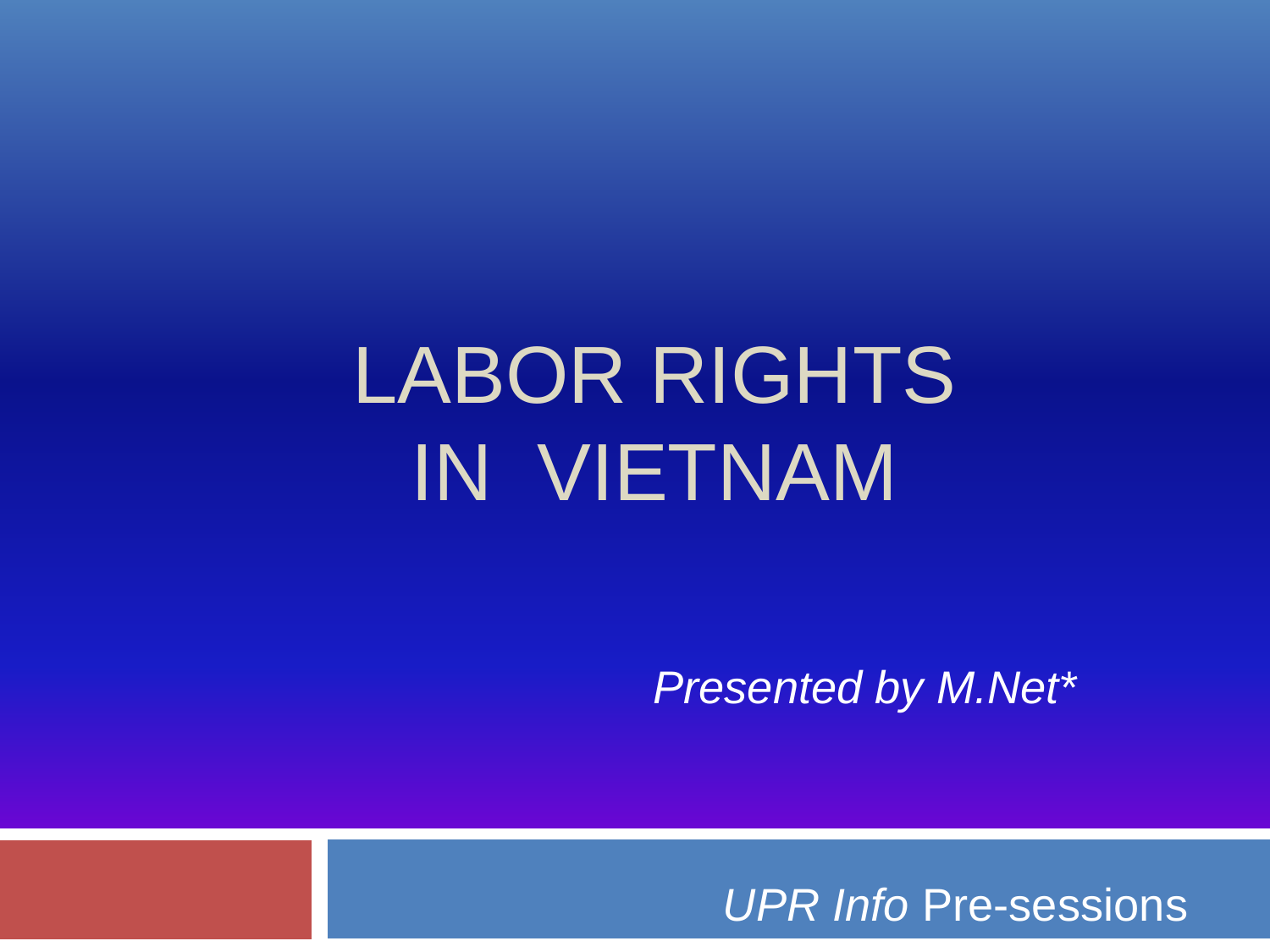#### Mnet Members

The joint submission is prepared by Mnet, a network of 7 members of Civil Society Organisations, partners and individual experts.

In this UPR cycle, some of our members were invited into national consultation process but we still hope we can contribute to more inclusive consultation in the next cycle. The members include

#### Institute for Development and Community Health

- ❑ Center for Development and Integration
- Center for Gender, Family and Community Development
- Institute for Research on Policy, Law and Development
- ❑ Vietnam Justice Support Association for the Poor
- Social Work and Community Development Research Centre
- ❑ Center for Family Support and Community Development
- ❑ Partners include Research Center for Gender, Family and Environment in Development Human Rights Space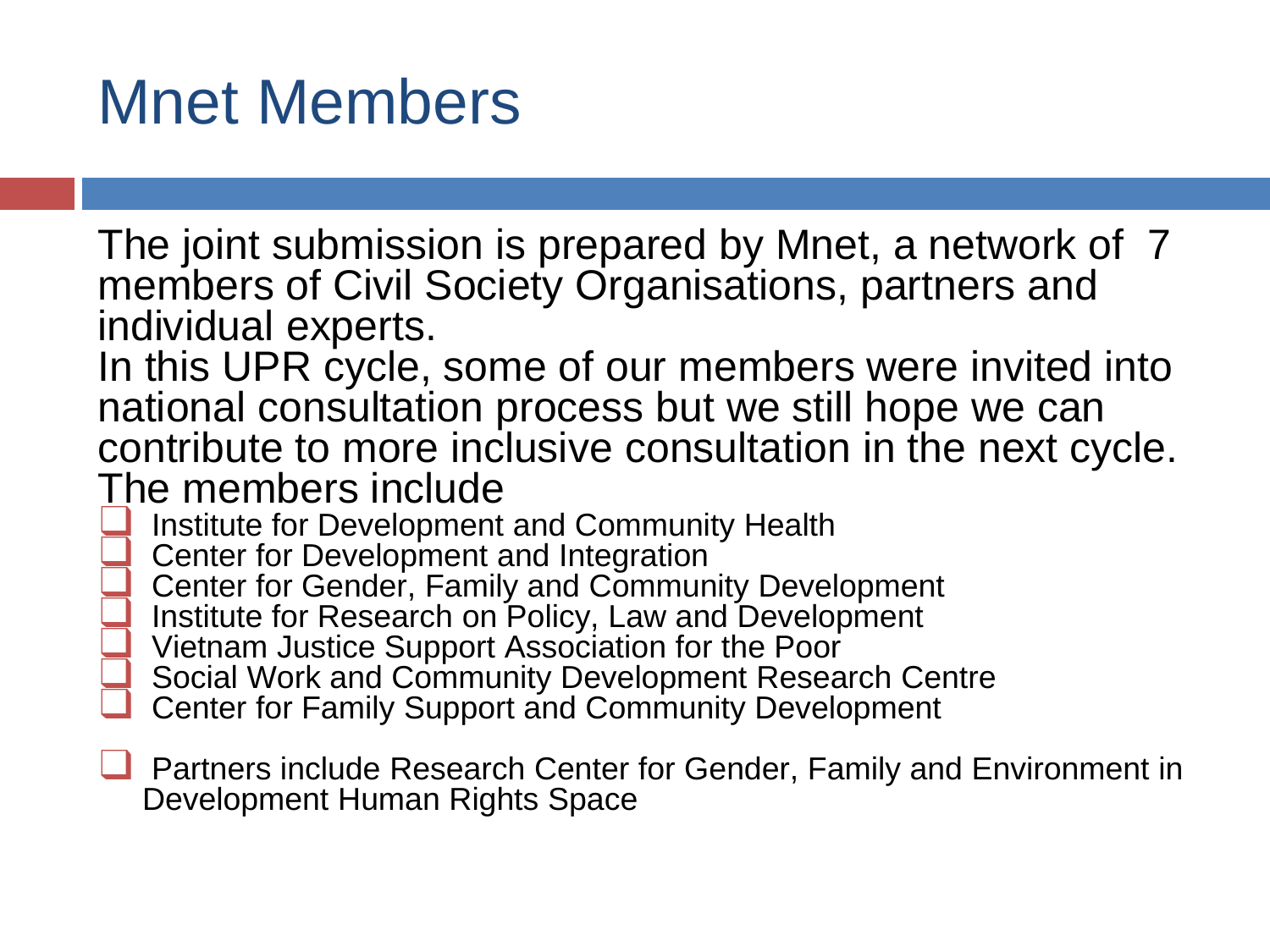# The Issues

- Mnet, in its submission report, presented 7 issues including economic and labor rights, inequality in employment, equal access to social protection, sexual harassment at workplace, mimimum living wages, forced labor, right to organise
- We has chosen four matters to highlight today.
- <sup>◻</sup> (i) access to economic rights for workers, including rights of migrant workers in the informal sector;
- <sup>◻</sup> (ii) gender inequality in workforce;
- <sup>◻</sup> (iii) forced labor; and
- <sup>◻</sup> (iv) freedom of trade unions.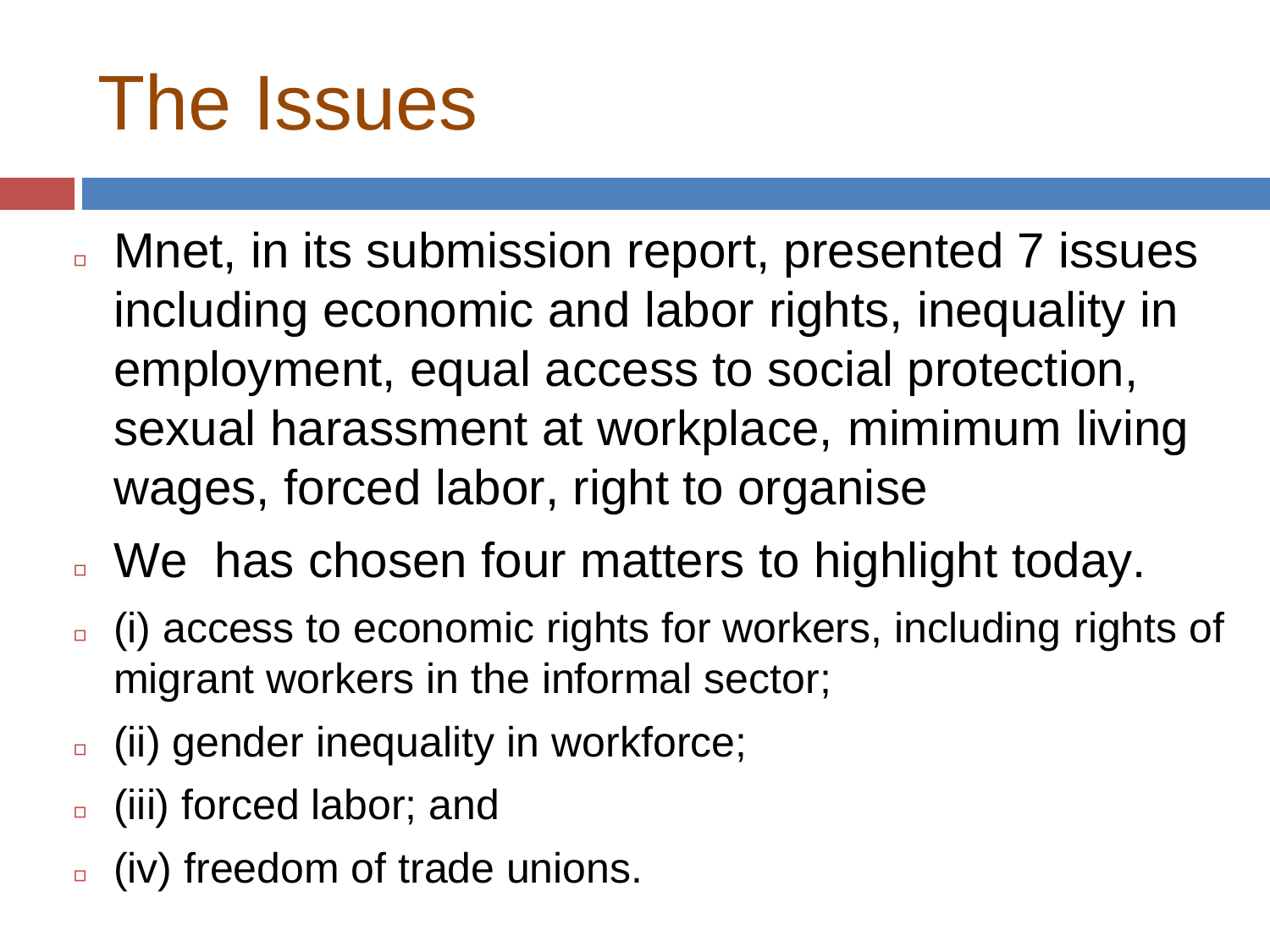## **RATIFICATION OF INTERNATIONAL HUMAN RIGHTS CONVENTIONS**

#### ➢ As of today in Vietnam:

- $\Box$  40 International recommendations have been adopted on ratification of instruments.
- $\Box$  7 (of 9) UN human rights conventions ratified  $\Box$  5 (of 8) ILO fundamental conventions ratified



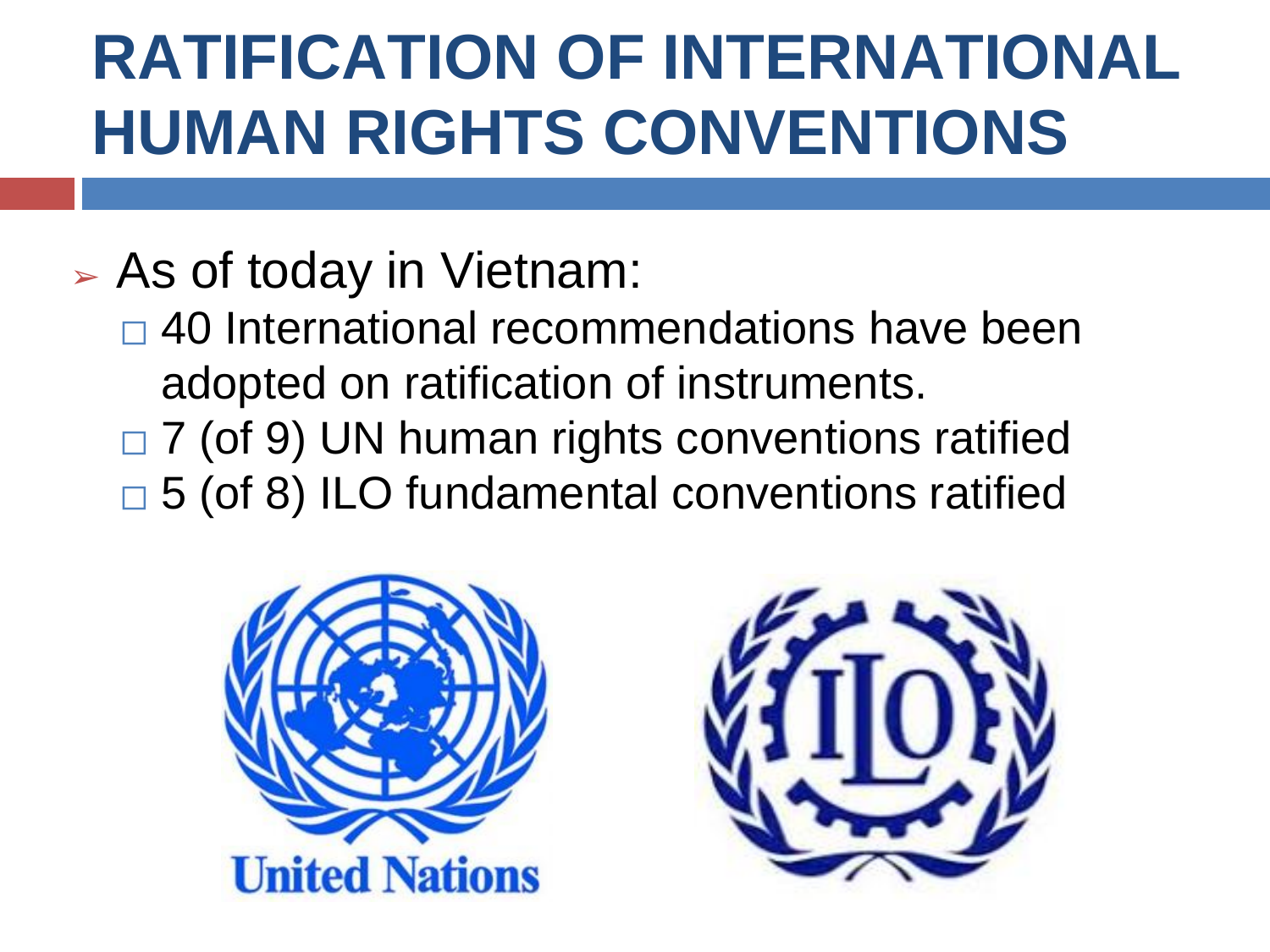# Recommendations

- $\triangleright$  The State should accelerate ratification of priority conventions regarding:
	- $\Box$  Rights of migrant workers and their families (ICMW)
	- ⬜ Forced labor (C105)
	- $\Box$  Freedom of association & protection of right to organize (C87)
	- **□ Right to organize and collective bargaining** (C98)
	- **□ Conditions for domestic workers (C189)**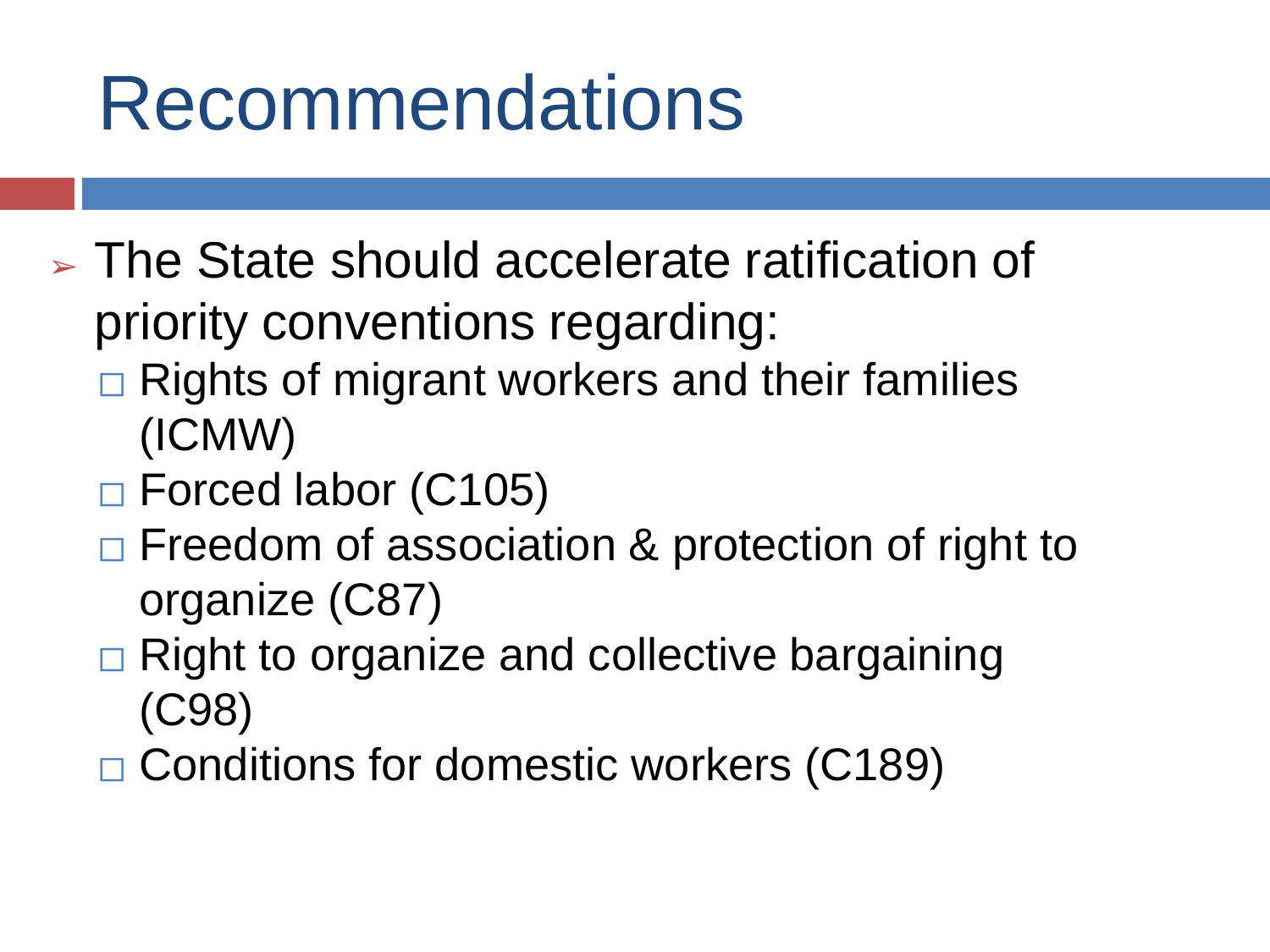#### Issue I. **SOCIAL AND ECONOMIC RIGHTS of LABORERS**

#### Positive Changes

Approval of conventions, including

- ILO 131 re: minimum wage
- ILO 95 on wage protection

Still Challenges



- $\Box$  Limited social protection of the Informal economy: 40 million of 54 million workers (74%) are informal workers
- ⬜ Access to health insurance for migrant workers: only 40% of workers in *the formal* sector and only 10% of workers *in the informal sector* have access to health insurance
- ⬜Voluntary health insurance and low rates of coverage for illness, accidents and maternity benefits
- **□Current minimum wage below living costs and adequate** living standard: Regional minimum wage only meet 50-60% living costs.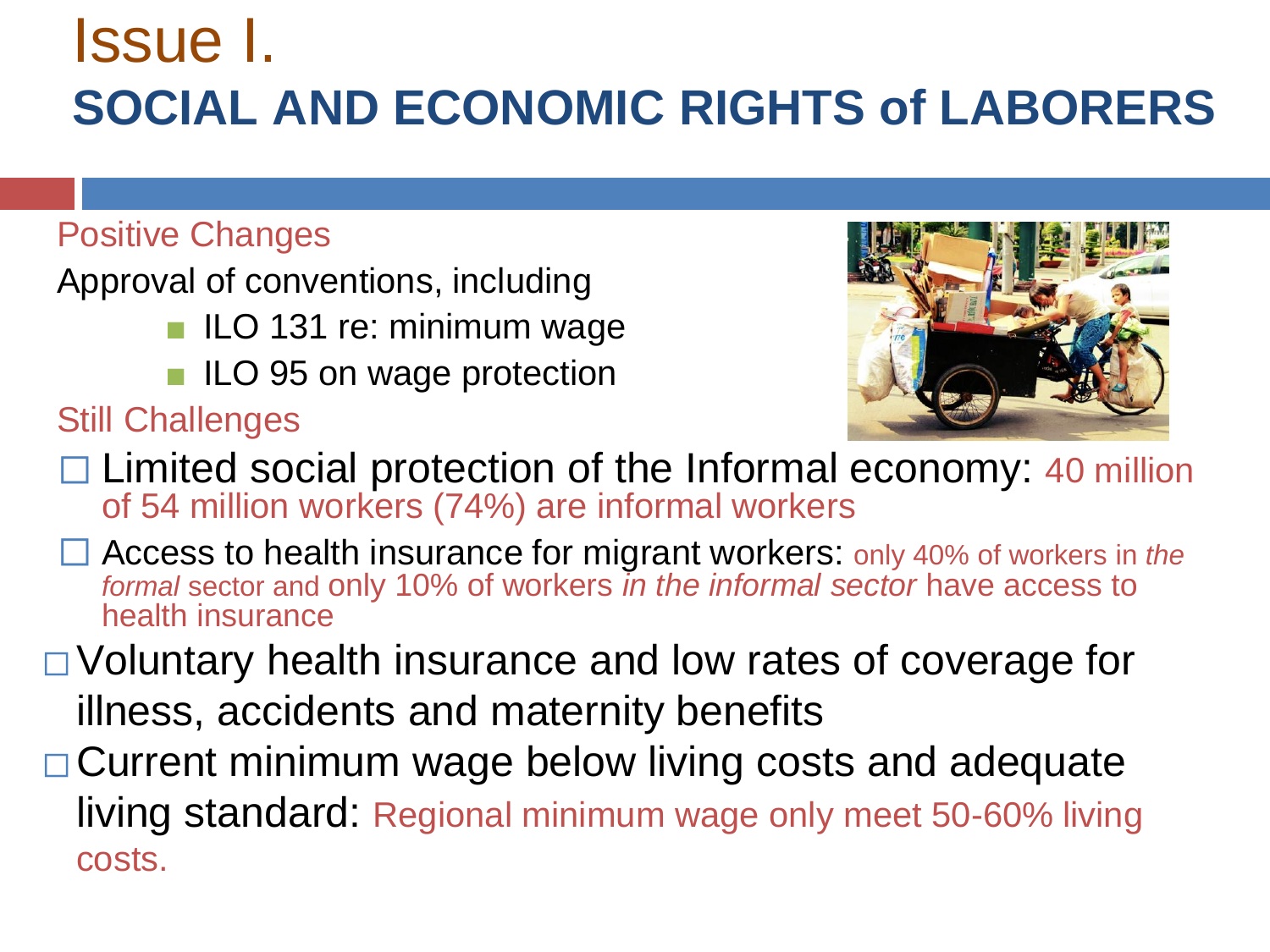## Recommendations regarding social and economic rights

#### State should

- 1. Accelerate Ratify ILO Convention 131 on minimum wage fixing
- 2. Amend the Labor Code to include migrant workers and laborers in the informal economy
- 3. Set minimum wage rates to mitigate income inequality and ensure adequate living standards
- 4. Eliminate discrimination against vulnerable groups in policy to ensure access to social protection, health care, education and housing



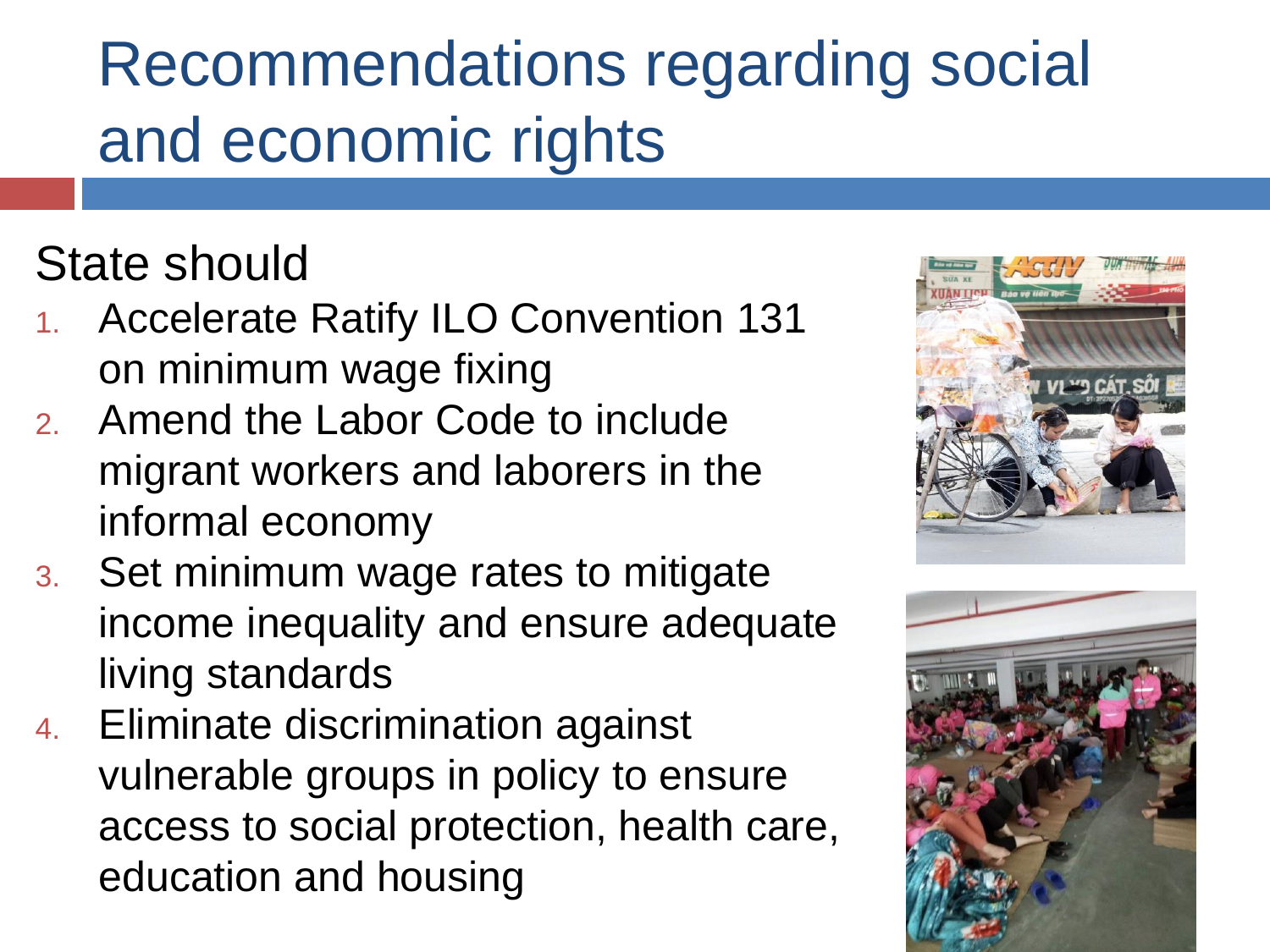### Issue II. **INEQUALITY IN EMPLOYMENT**

#### Progress in:

- ❑ 2012 Labour Code provides
	- ❑ favourable working conditions
	- □ for female laborers

Remained inequality:



❑ lower mandatory retirement age for women at 55 compared to man at 60 hinders women's employment, promotion, training and retraining opportunities.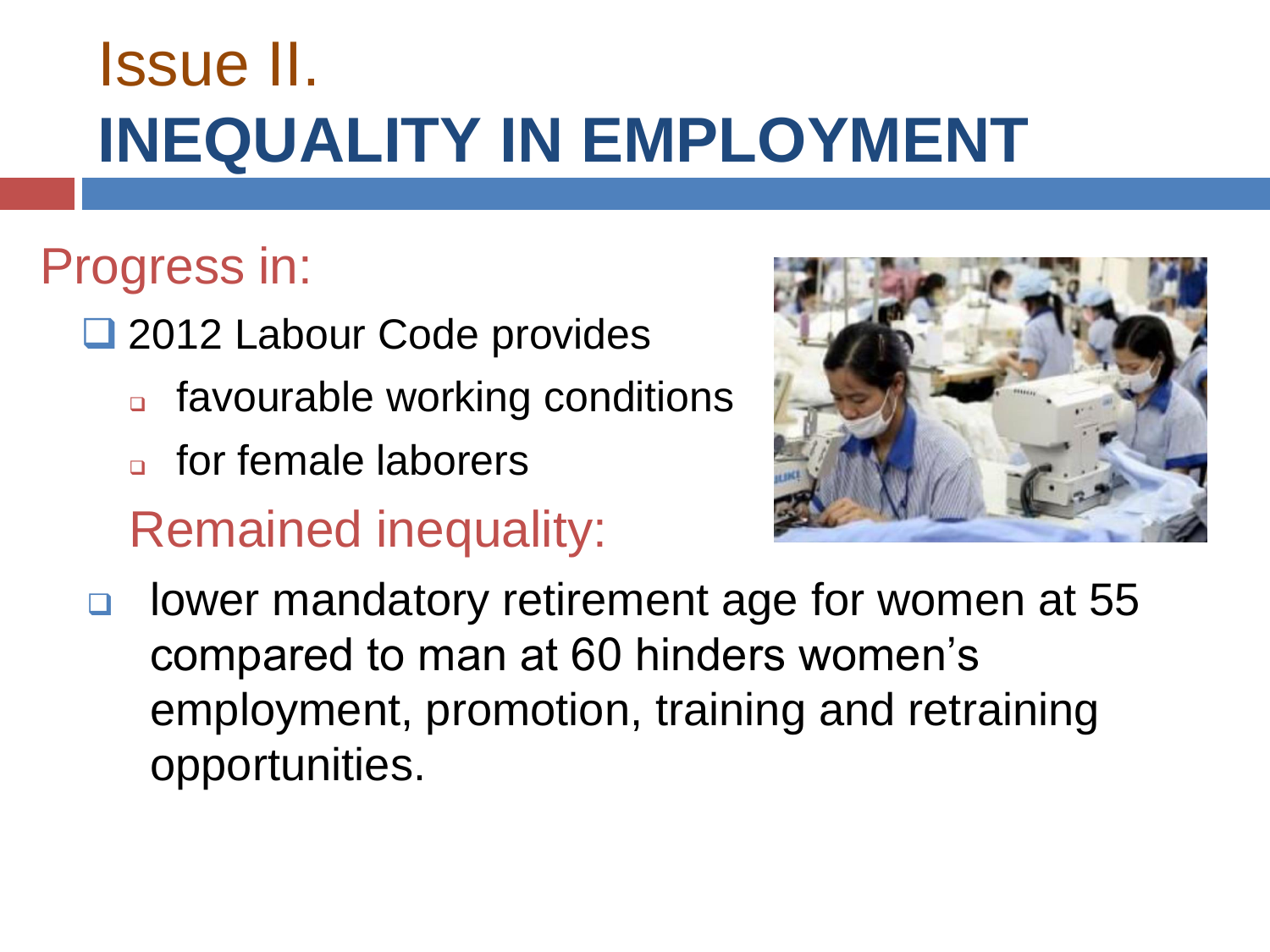Recommendations regarding Inequality in employment

➢ The Government should amend the Labor Code to eliminate differences in mandatory retirement age for women and men in workforce.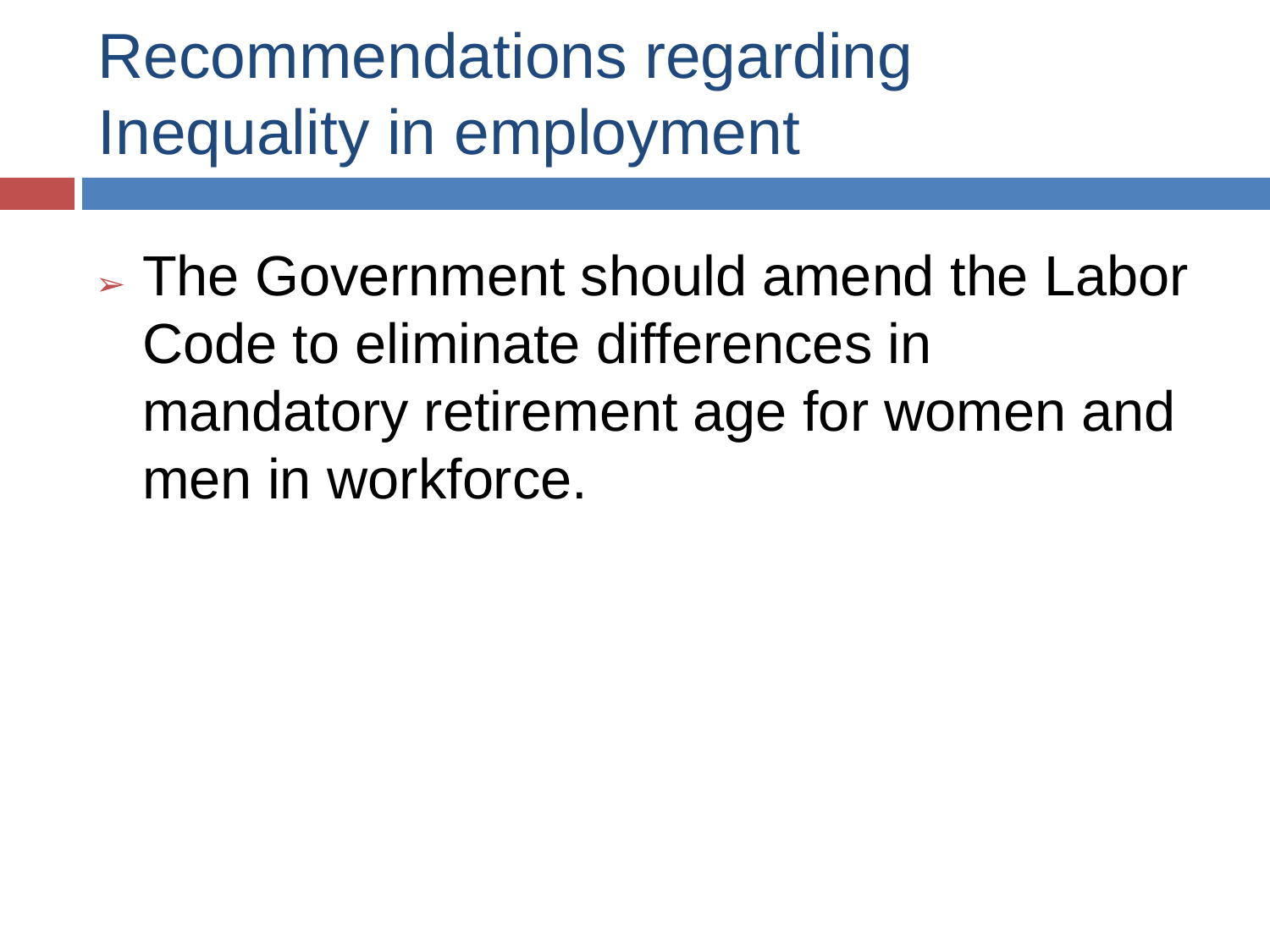### Issue III: **FORCED LABOR**

- ➢ Overtime and low minimum wage situations tantamount to forced labor:
	- workers compelled to work overtime to survive
	- Overtime limits and overtime payment are not well monitored in some sectors

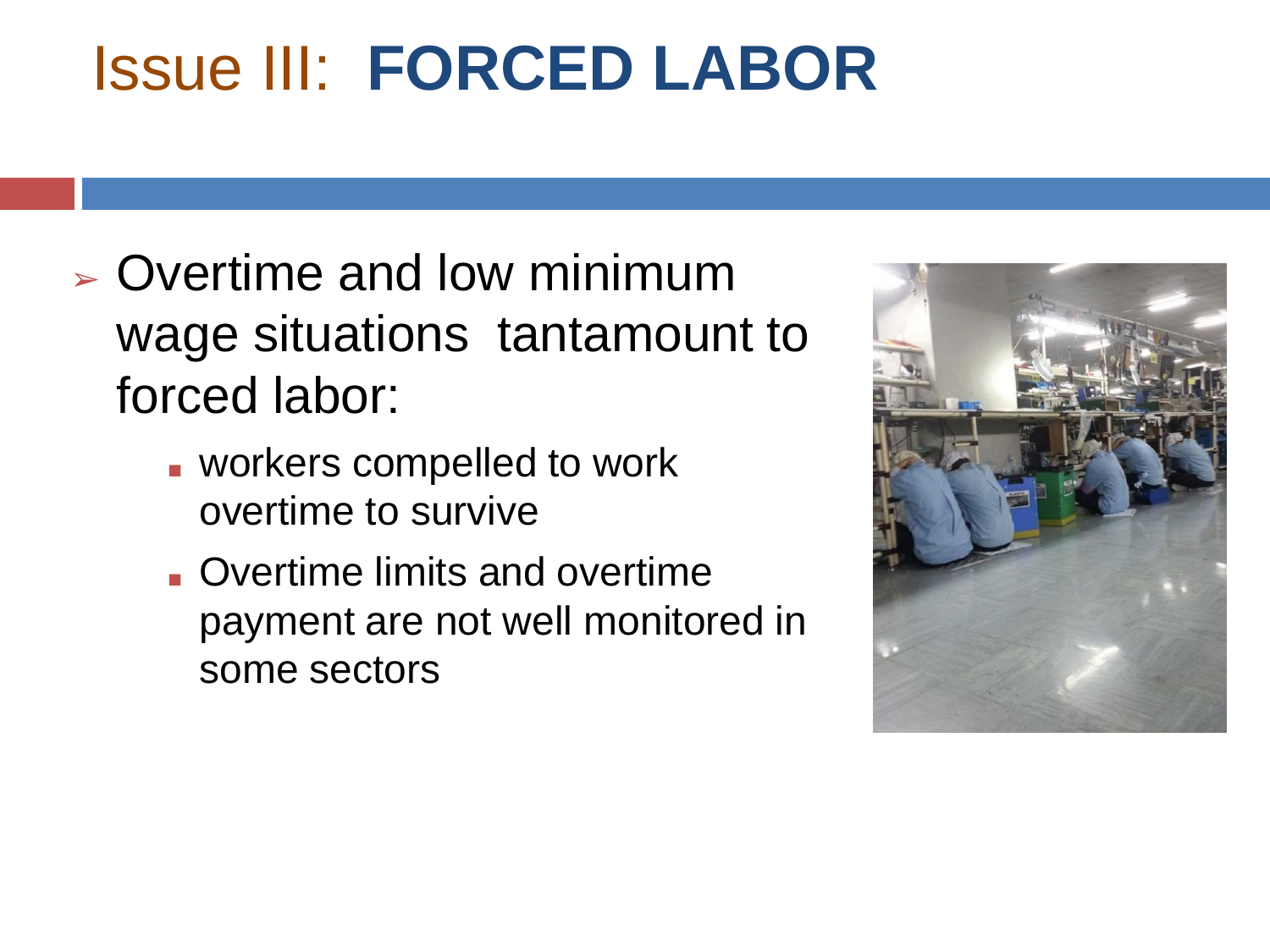## Recommendations regarding Forced Labor

- 1. The state should ratify ILO convention 105 abolishing forced labor
- 2. The Government should monitor overtime and enforce standards to ensure
	- ⬜ overtime is voluntary
	- overtime is paid
- 3. Increase minimum wage so that overtime is not necessary for survival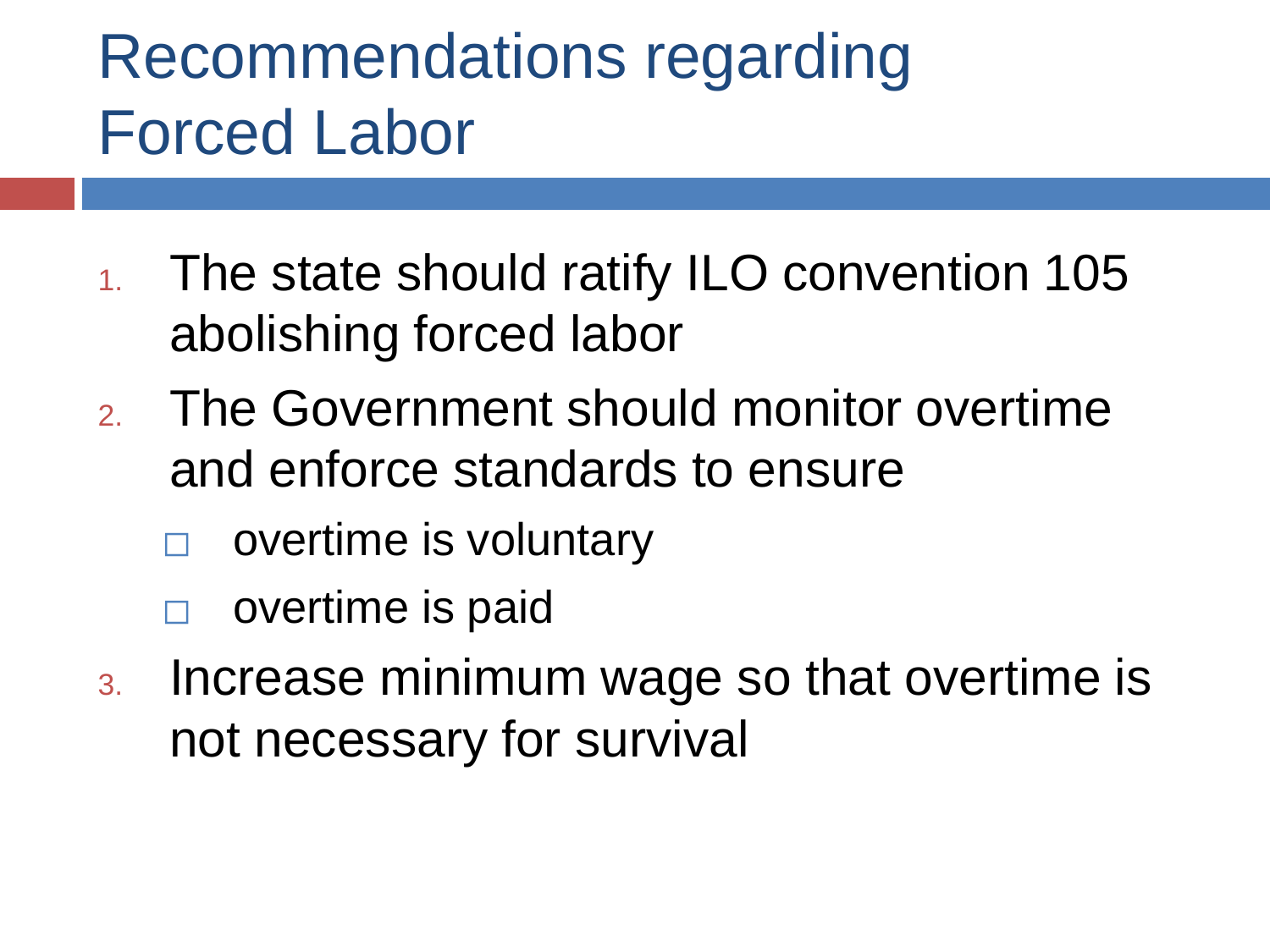## Issue IV: **TRADE UNIONS AND RIGHT TO ORGANISE**

#### ➢ Current Challenges:

- ❑ Vietnam has not subscribed to conventions
	- Freedom of Association (C87)
	- **Protection of the Right to Organize** (C87, C98)
	- Collective Bargaining (C98)
- ❑ Legislation on freedom of association postponed
- ❑ Trade Union Law (as amended, 2013) allows unions to organise and strike, but applies only to unions affiliated with the Vietnam General Confederation of Labour (VGCL)
- No independent unions other than VGCL is recognised